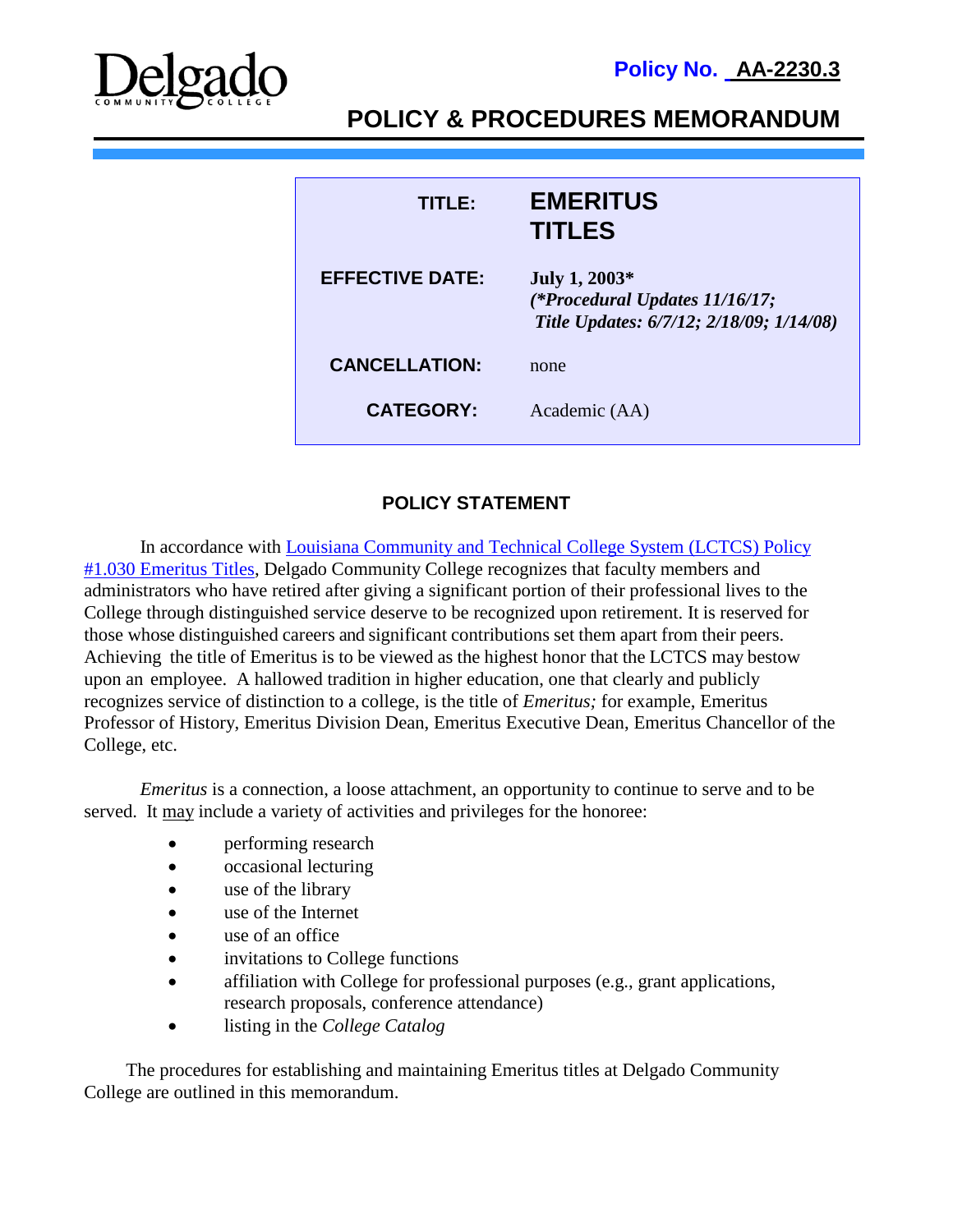# **PROCEDURES & SPECIFIC INFORMATION**

#### 1. **Purpose**

The purpose of this memorandum is to establish the policy and procedures to be implemented in the granting of Emeritus titles at Delgado Community College.

#### 2. **Scope and Applicability**

This policy and procedures memorandum applies to Full-time Faculty, Unclassified Administrators/Staff, and Administrators with Rank who meet the eligibility requirements listed in *Section 3.*

### 3. **Criteria for Awarding the Emeritus Title**

According to [LCTCS Policy #1.030 Emeritus Titles,](https://campussuite-storage.s3.amazonaws.com/prod/1558543/91b64910-2d2e-11e8-8c09-0a7155647e8a/1778009/00514712-584f-11e8-8649-12be56b8d5f6/file/1030_Emeritus-Titles_12052016.pdf) the criteria for designation of the Emeritus title requires the nominee to have officially retired from the College; have at least 10 consecutive years of full-time service at the College and be over 60 years of age, or have over 20 consecutive years of full-time service at the College; have demonstrated extraordinary service to the LCTCS, his or her college and the community; and achieved significant accomplishments throughout his or her career.

To be eligible for consideration for *academic* Emeritus status, a nominee must have achieved the rank of Professor; however, associate professors with a record of achievement and contribution to the College that is so exceptional that there is a common sense of agreement of their special place in the academic community may be considered. To be considered for *administrative* Emeritus status, a nominee must have achieved the equivalent position of Dean or higher.

#### 4. **Nomination Process**

- A. Individuals who have retired within five (5) years or who have formally declared their intention to retire at the end of an academic year may be considered as candidates to be nominated for the Emeritus title. By the beginning of each Spring Semester, the Vice Chancellor for Academic Affairs will request the Vice Chancellor for Student Affairs, Campus/Site Executive Deans, and Division Deans to invite or provide nominations for professor Emeritus and administrator Emeritus from faculty, alumni, students, or other administrators. The following materials must be included in each nomination packet:
	- (1) A nomination letter that includes a detailed and comprehensive narrative highlighting achievements and service to the System, College and community;
	- (2) Supporting documentation illustrating contributions to the System, College and community; and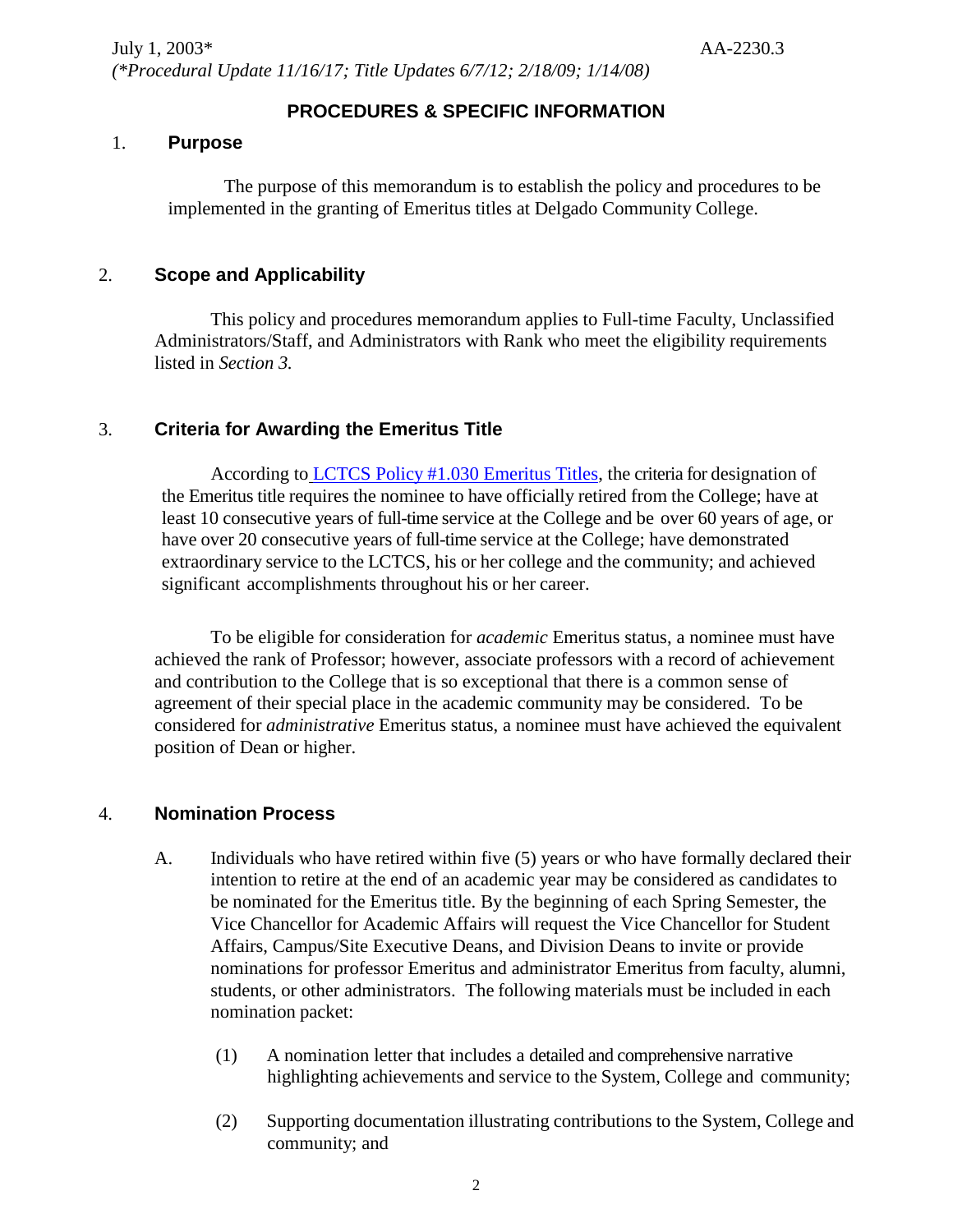- (3) Recommendations from supervisors, colleagues and, if applicable, former students or clients.
- B. Based on the materials presented, the Vice Chancellor for Student Affairs, Campus/Site Executive Deans, and Division Deans will select nominees to be forwarded to the Vice Chancellor for Academic Affairs.

By April 1 of each year, the Vice Chancellor for Academic Affairs will present the *academic* nominees to the Academic Affairs Council and *administrative* nominees to the College Council. The Councils are charged with weighing the following components over the course of the nominee's career and will look for a record of achievement establishing the candidate as a leader of extraordinary distinction. The committee will evaluate nominees on each of the following:

#### (1) **ProfessionalResponsibilities -**

*Teaching Faculty*: Evidence of outstanding teaching, including student evaluations; letters from the dean of the division, colleagues and students; and other supportive materials including yearly evaluations.

*Professional and Administrative:* Evidence of outstanding service, including student evaluations, if applicable; letters from supervisors, colleagues and students or clients; and other supportive materials.

### (2) **Service to LCTCS, the College and Community -**

Evidence of extraordinary and exemplary contributions, advancement or positive impact to the LCTCS, college, students, or community. The nominee will be reviewed using similar criteria as performance evaluations throughout their career.

#### (3) **Professional Development -**

Evidence of currency in the field over the course of their career; involvement in professional organizations; and scholarship.

C. Based on the recommendations of these Councils, the Vice Chancellor for Academic Affairs will make final recommendations in writing to the College Chancellor, including the initial nominating letter. After the year in which this policy is implemented, and in order to preserve the distinctive quality of this award, only on rare occasions will more than two nominees be recommended to the Chancellor. Nominations unsuccessful in one year may be forwarded and updated in subsequent years when deemed necessary by the Vice Chancellor for Academic Affairs. The Emeritus title is granted by the LCTCS Board of Supervisors upon the recommendation of the College Chancellor. The Board of Supervisors makes the final determination of Emeritus titles.